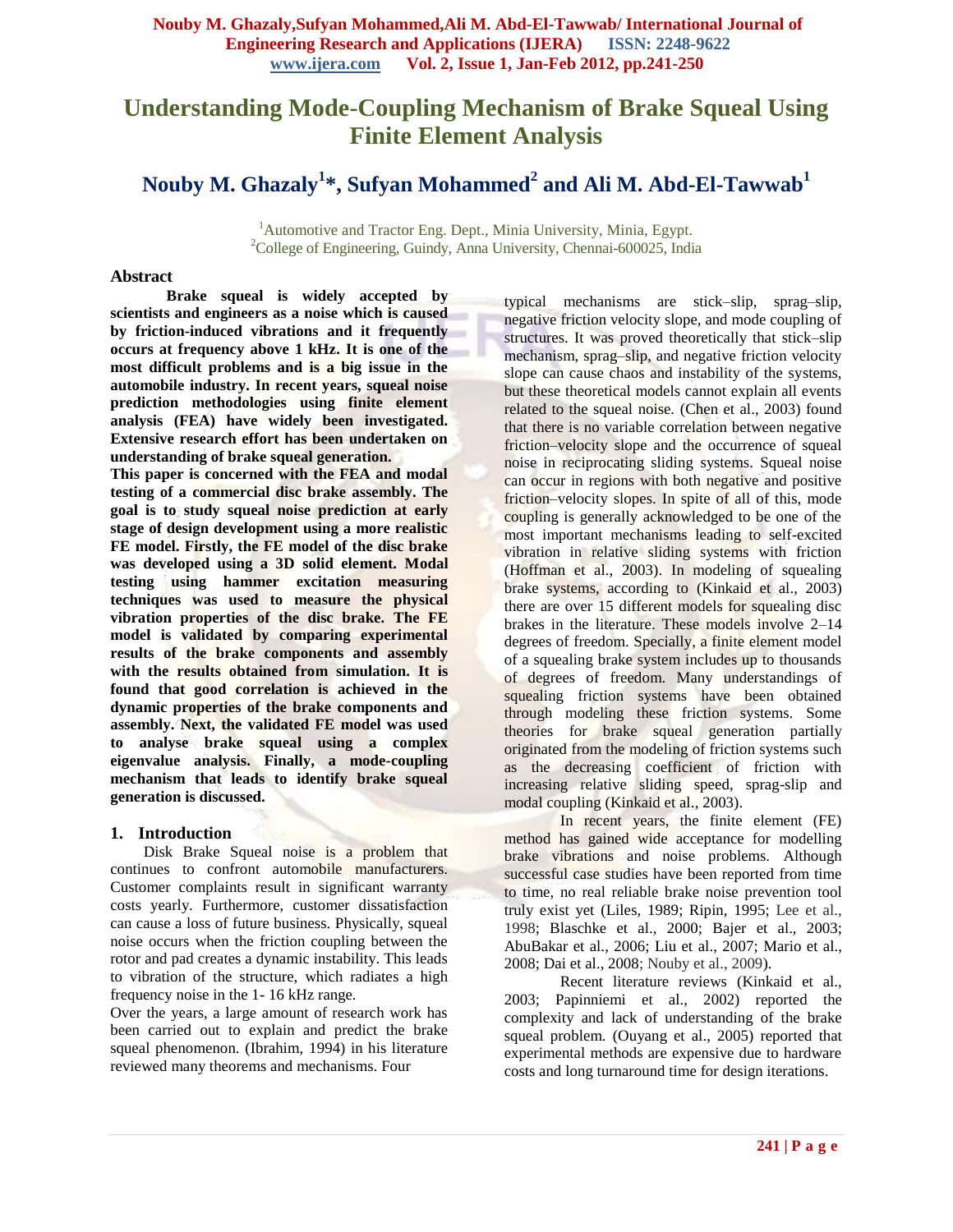Due to a general lack of confidence in FE models, the dynamic testing of structures has become a standard procedure for model validation and updating. Over the past thirty years, modal testing and analysis have become a fast-developing technique for the experimental evaluation of the dynamic properties of structures (Ewins, 2001). One of the earliest researchers who attempted to incorporate the complex eigenvalue analysis with a large finite element model and used modal analysis to compare natural frequencies and its mode shapes for each of disc brake components was (Liles, 1989). Also many researchers validated their models only at the components stage for example, in (Ripin, 1995) and (Lee et al., 1998). For complex eigenvalue analysis of disc brake squeal, some researchers have used FE models that were validated at the components and assembly level based on modal testing data, for example, in (Dom et al., 2003; Ouyang et al., 2003; Goto et al., 2004). Material properties were adjusted in the tuning process to reduce relative errors in natural frequencies between predicted and experimental results. From the previous studies, it is found that just a few of them validate FE disc brake model at both component and assembly level.

The motivation of this paper is to develop a finite element model for a commercial disc brake assembly to predict squeal occurrence. To this end, the finite element model for the disc brake is first carried out then experimental modal analysis (EMA) is performed to correct FE model at two stages, i.e. individual component and assembly levels. After that a complex eigenvalue analysis made available in Abaqus/standard is performed, in order to assess

stability of the disc brake assembly. The positive real parts of complex eigenvalue indicate squeal propensity. Finally a mode-coupling mechanism that leads to identify brake squeal generation is discussed. It has been found that the validated FE model by modal testing of the brake components and assembly, can predict the disc brake squeal with satisfactory accuracy.

## **2. The Finite Element Modelling of Disc Brake**

A disc brake system consists of a rotor, a caliper– piston assembly where the piston slides inside the caliper, which is mounted to the vehicle suspension system, and a pair of brake pads. When hydraulic pressure is applied, the piston is pushed forward to press the inner pad against the disc and simultaneously the outer pad is pressed by the caliper against the disc.

A detailed three-dimensional FE model of a commercial front brake assembly is developed. The FE model consists of a rotor, a piston, a floating caliper, a mounting bracket, piston and finger pads, two bolts and two guide pins, as shown in Fig. 1. The finite element model has up to 27,200 solid elements using combination of element types C3D4 and C3D8 and has approximately 92,000 degrees of freedom. The validation of the FE model of individual component and complete assembly is evaluated in comparison with the modal testing results. Details of these test steps are discussed next. All the connections between components have been modeled, especially contacts which have been taken into account through surface interactions.



**Figure 1.** Finite element model of disc brake assembly

**3. Experimental Investigation for the Dynamic Characteristics of the Disc Brake**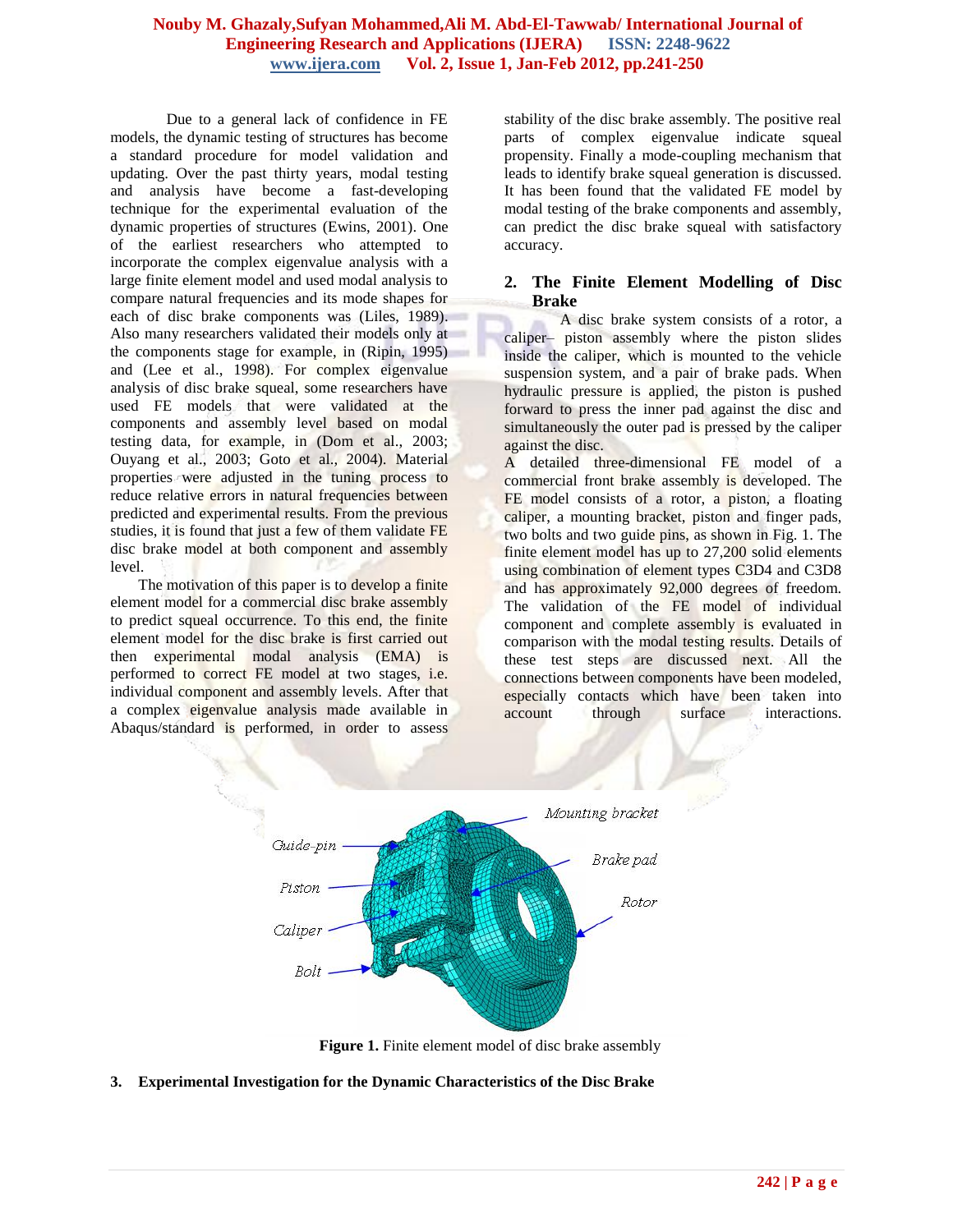When a FE model is to be validated, the requirement on the convergence of the model must be satisfied. This means that the dynamic properties predicted by the model can be trusted in the frequency range of interest. In this study two stages were used to validate the FE model using experimental modal analysis (EMA). The first stage is to obtain dynamic characteristics of the individual disc brake components with free-free boundary conditions. The second stage is to perform dynamic characteristics of the complete assembly with boundary conditions. The type of EMA known as the Frequency Response Function (FRF) method, which measures the input excitation and output response simultaneously is examined for the individual disc brake components and the complete assembly. Analysis of the experimental data was conducted with DEWE FRF, a commercial modal analysis software package. The Frequency Response Functions were measured by exciting each structure with a small impact hammer with sensitivity of 10mV/N and a hard tip. The acceleration response was measured with a light small accelerometer with sensitivity of  $10mV/g$  through dynamic signal analyzer type DEWE-41-T-DSA. The FRF measurements were recorded for each structure. Then, by using DEWE FRF software the curve fitting process was performed on the transfer function spectrums obtained to extract the natural frequencies, damping ratios and mode shapes. Fig. 2 shows the experimental modal analysis set-up.



**Figure 2.** Experimental Modal Analysis set-up

## **3.1 Dynamic Characteristics of the Brake Components**

Each component of the disc brake assembly was examined through the EMA with free-free boundary conditions. The free-free condition allows the structure to vibrate without interference from other parts, making the visualization easier of mode shapes associated with each natural frequency, and easy for FE model validation. For the process of FE model validation, there must be an initial FE model. Although this model may not be reliable enough to predict the dynamic properties of the structure accurately, it must contain some useful information about the structure's dynamic properties (density and Young's modulus). The density is determined straight forward the volume of the structure is known from the CAD geometry, so the density is adjusted to the measured mass. The Young's modulus is adjusted as standard values. The values for Poisson's ratio were held constant throughout. The mesh refinement technique is considered to determine a suitable mesh density for all disc brake components. In order to correct the predicted frequencies with the experimental results a FE updating was used to reduce relative errors between the two sets of results by tuning material. This validation of brake components is done to ensure the dynamical properties agree with those of the physical component. After tuning process the final material properties of disc brake components are shown in table 1, and the details of FE model validation will be mention below.

| <b>Components</b> | Density $(kg.m-3)$ | Young's modulus (GPa) | Poisson's ratio |  |
|-------------------|--------------------|-----------------------|-----------------|--|
| Disc              | 6900               | 110                   | 0.3             |  |
| Caliper           | 6100               | 110                   | 0.3             |  |
| <b>Bracket</b>    | 7850               | 157                   | 0.3             |  |
| Piston            | 7918               | 210                   | 0.3             |  |
| Guide pin         | 7850               |                       | 0.3             |  |

**Table 1.** Material properties of disc brake component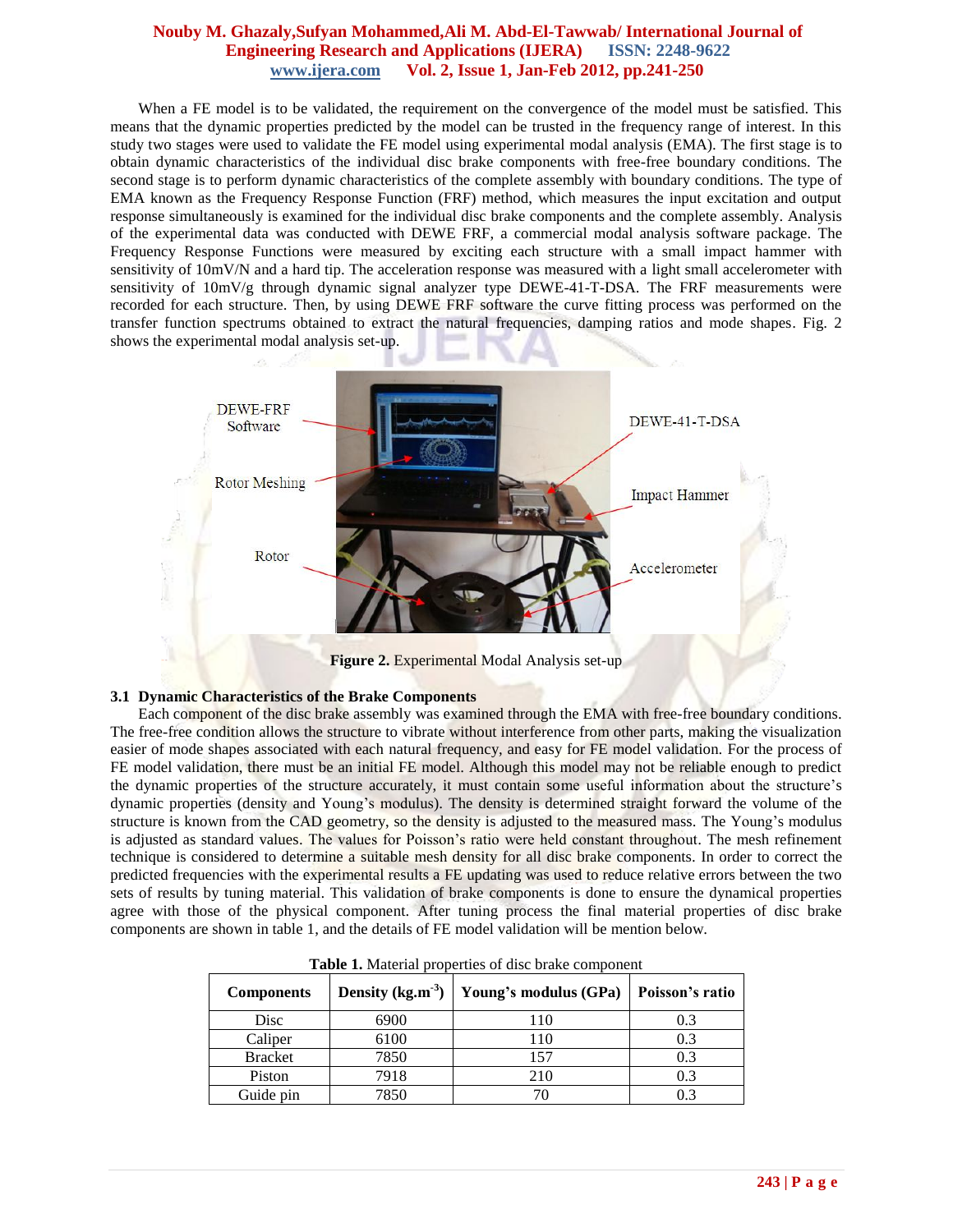| Bolts             |      | ັ | ∪.J |
|-------------------|------|---|-----|
| Friction material | 2500 |   | v.J |
| Back pad          | 7800 |   | ∪.J |

## **3.1.1 Modal Analysis of Brake rotor**

The modal analysis of rotor is perhaps the most important process to understand the disc brake squeal problem. Dynamic properties like natural frequencies and mode shapes of brake rotor are crucial in defining which type of brake squeal problem may occur. The rotor was suspended by two slender cables and tested in a free-free condition as shown in Fig. 2. The experimental data were obtained via hammer testing using a DEWE-41 analyser connected to a laptop. One piezoelectric accelerometer was attached to response point on the rotor by using wax pee. A total of 80 points arranged a long 16 lines radiating from the centre of the rotor was constructed. Each line featured four excited points and one response point as shown in Fig. 3.



The excitation provided by an impact hammer in the out-of-plane direction. As a result, only the bending modes were obtained by this modal testing. The FE model of the rotor is created and modal analysis is predicted using standard material properties. The model consists of 2195 solid elements and 3968 nodes. Then an attempt was made to minimise the variation between finite element analysis results and experimental modal analysis results by tuning of material properties. The rotor is made of cast iron, the Young's modulus of cast iron depending on its carbon, and, to a lesser, silicon content, so the most reliable way to set the material properties is to tune them to the experimental determined modal properties. Based on the tuning process for the rotor the predicted results are close to the measured as shown in Table 2.

|               | - - - |        |      |
|---------------|-------|--------|------|
| Mode          |       | 2      | 3    |
| Exp.(Hz)      | 1559  | 2868   | 4224 |
| FEA (Hz)      | 1562  | 2833   | 4098 |
| Error $(\% )$ | 0     | $-1.2$ | -3   |
| Mode shape    |       |        | ٠    |

## **3.1.2 Modal Analysis of Brake Pad**

The brake pad consists of two sections, back plate section made of steel and friction material section made of composite material. The modal testing of the pad was carried out on the backing plate of the pad. The mesh consisted of 17 points, the accelerometer fixed at middle point and the excitation in out-of-plane direction is applied to the rest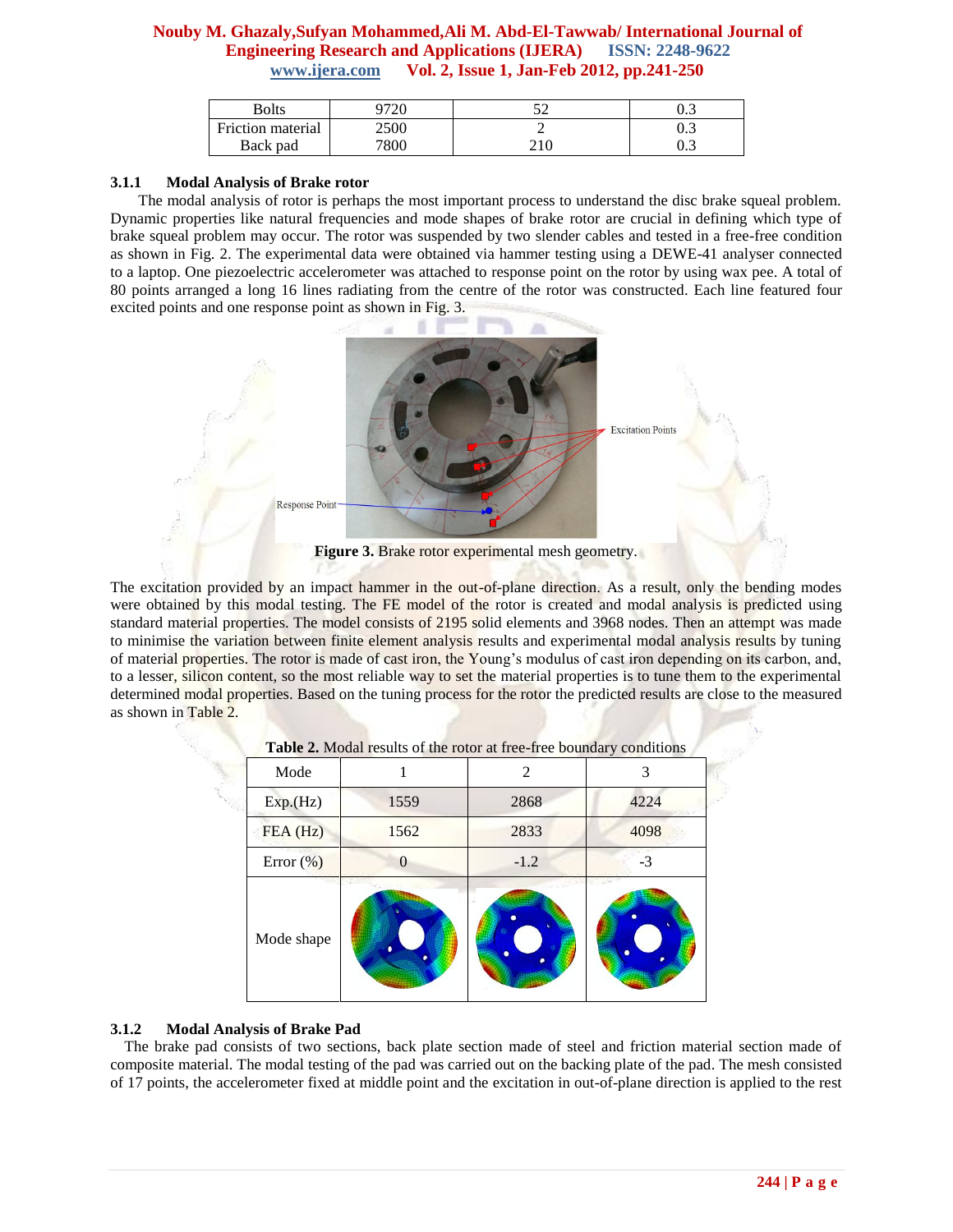of points. Only two bending modes were identified over the frequency range 10 kHz. The finite element model of brake pad consists of 6909 solid elements and 2195 nodes.

For validation, the standard values of steel properties are used for back plate, and tuning material is examined for friction material. A comparison of the brake pad frequencies from FE model compared to those found in modal testing are listed in table 3.

| Mode         |      |      |        |
|--------------|------|------|--------|
| Exp.(Hz)     | 3159 |      | 8303   |
| FEA (Hz)     | 3336 | 5297 | 8203   |
| Error $(\%)$ | 5.1  |      | $-1.2$ |
| Mode shape   |      |      |        |

**Table 3.** Modal results of the brake pad at free-free boundary conditions

# **3.1.3 Modal Analysis of Caliper**

The floating caliper is a complex geometry. It houses the sliding piston within the brake system. The mesh consisted of 30 points at different position on the outer surface in all three coordinates. The accelerometer is fixed at the middle surface of the calliper housing and excitation is conducted on all points to capture as much of the vibration characteristics as possible. The FE model of the caliper consists of 6169 solid elements and 1846 nodes. By using the same steps for validation, the results of the predicted results show that a good agreement with the measured data as shown in table 4.

|              | <b>Table 4.</b> Modal results of the Caliper at free-free boundary conditions |               |        |
|--------------|-------------------------------------------------------------------------------|---------------|--------|
| Mode         |                                                                               | $\mathcal{D}$ |        |
| Exp.(Hz)     | 3601                                                                          | 6774          | 8471   |
| FEA(Hz)      | 3710                                                                          | 6599          | 8344   |
| Error $(\%)$ | 2.9                                                                           | $-2.6$        | $-1.5$ |
| Mode shape   |                                                                               |               |        |

# **3.1.4 Modal Analysis of Mounting bracket**

The FE model of the mounting bracket is created and modal analysis is predicted. The FE model consists of 3482 solid elements and 1034 nodes. The modal testing for mounting bracket is performed for 22 points, as a calliper the measurement were conducted in all three coordinates. Tuning material properties for the bracket, which is made of cast iron, is performed. A comparison of the mounting bracket frequencies from FE modal compared to those found in modal test are listed in table 5. It was observed that the experimental and FEA modal frequencies agree to within 5%.

**Table 5.** Modal results of the mounting bracket at free-free boundary conditions

| Mode         |     |      |      |  |
|--------------|-----|------|------|--|
| Exp.(Hz)     | 878 | 1565 | 3405 |  |
| $FEA$ (Hz)   | 880 | 1638 | 3486 |  |
| Error $(\%)$ |     | 4.4  | 2.3  |  |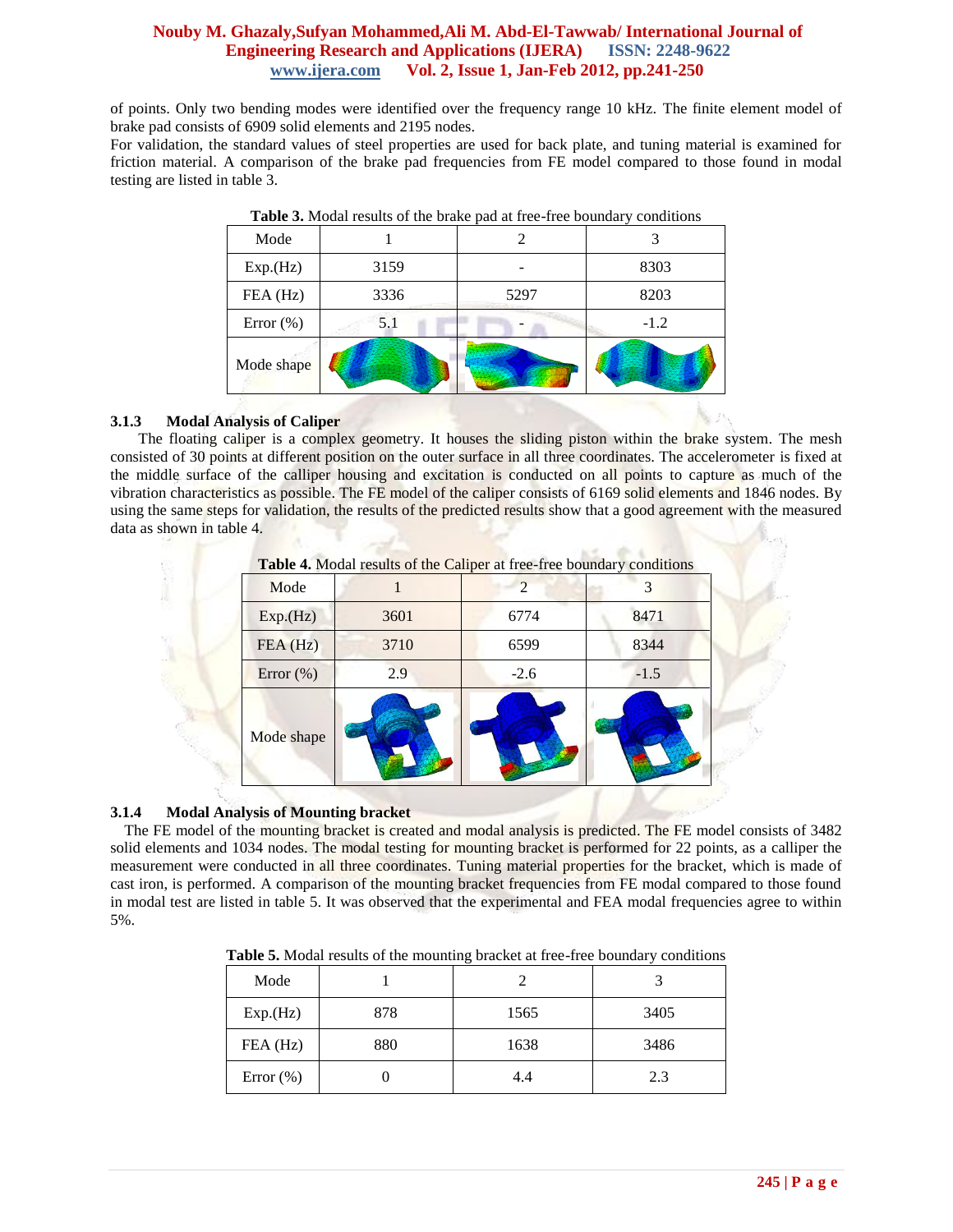

## **3.2. Dynamic Characteristics Of The Disc Brake Assembly**

When the brake system works under pressure the dynamics of the brake components are changed significantly. This behavior is more pronounced for the pad than for the disc, because of the friction material. The disc is made of cast iron while the brake pad has a significant proportion of friction material, which can be compressed by the brake pressure. Due to this compression, the stiffness of the pad is increased, moving the resonances to higher frequencies. On the other hand, the brake pressure has little influence over the disc. Therefore, the resonance frequencies of these two components change at different rates when brake pressure is applied (Triches et al., 2002).

The individual components were fixed on a brake test rig under applied pressure using hydraulic pump and pressure gauge as shown in Fig. 4. Measurements were taken using the majority of the rotor mesh points. The caliper assembly partially obscured the rotor surface meaning only 60 measurements were taken instead of 80. The measurements were confined to the rotor surface. The experimental set up otherwise was the same as for the rotor. The excitation was applied with the impact hammer in the normal direction.



**Figure 4.** Experimental modal analysis of disc brake assembly.

For the purpose of validation brake assembly, all FE models of brake components are used to create assembly brake model with the same material properties and FE meshing. A similar experimental condition is also applied to the FE brake assembly model. All boundary conditions and component interfaces were considered. There are many different methods can be used to represent contact interaction between disc brake components with ABAQUS software. In this section, a surface-to-surface contact element which allows some level of relative motion between sliding components is used between disc brake components as shown in table 6. As shown in Table 7 a good agreement is found between the predicted results and the measured data.

| <b>rable 0.</b> Contact interaction between components |                    |  |  |  |
|--------------------------------------------------------|--------------------|--|--|--|
| <b>Components</b>                                      | <b>Interaction</b> |  |  |  |
| Disc-brake pad                                         | Surface-to-surface |  |  |  |
| Caliper-brake pad                                      | Surface-to-surface |  |  |  |
| Piston-brake pad                                       | Surface-to-surface |  |  |  |
| Mounting bracket-brake pad                             | Surface-to-surface |  |  |  |
| Guide pin-mounting bracket                             | Surface-to-surface |  |  |  |
| Piston-caliper                                         | Surface-to-surface |  |  |  |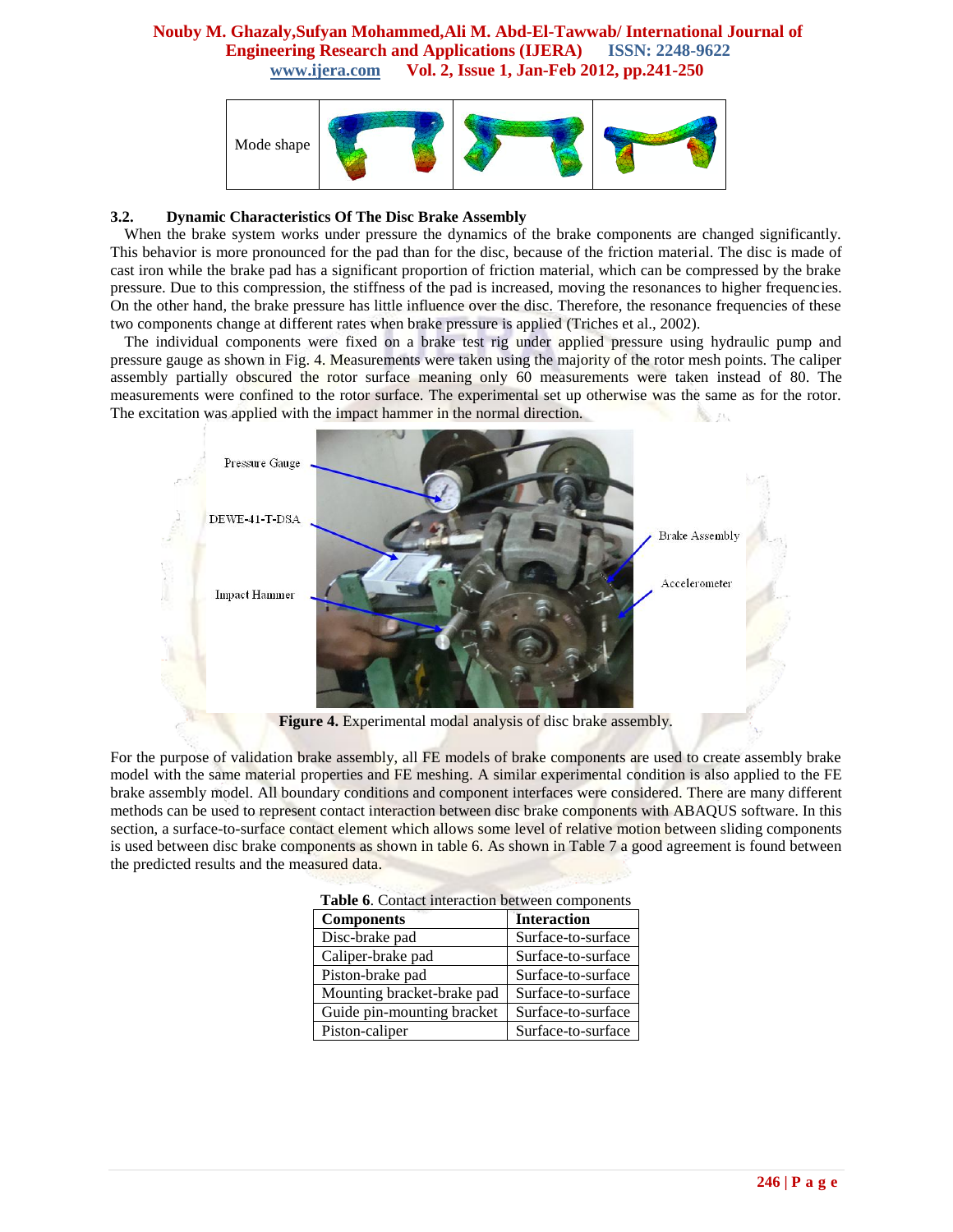| Mode         |      | 2      | 3      |  |
|--------------|------|--------|--------|--|
| Exp.(Hz)     | 1574 | 3534   | 6140   |  |
| FEA (Hz)     | 1601 | 3425   | 6026   |  |
| Error $(\%)$ | 1.6  | $-3.1$ | $-1.9$ |  |
| Mode shape   |      | ٠      |        |  |

|  |  |  | Table 7. Modal results of the brake assembly |  |
|--|--|--|----------------------------------------------|--|
|  |  |  |                                              |  |

## **4. Complex Eigenvalue Analysis**

Complex eigenvalue analysis (CEA) has become a common tool for investigating the stability of brake system modes. The positive real parts (damping coefficient) of the complex eigenvalues indicate the degree of instability of the disc brake assembly and reflect the likelihood of squeal occurrence. To further gain insight into the behaviour of brake system, a CEA was performed. Using the subspace projection method, the natural frequencies are calculated up to 10 kHz. A description of CEA is beyond the scope of this paper, so the reader is referred to any of the large number of papers have been published on the subject, see for example, (Liu et al., 2007; Mario et al., 2008; Dai et al., 2008; Nouby et al., 2009).

To demonstrate the squeal occurrence of the disc brake, the complex eigenvalues is performed between 1 kHz and 10 kHz for the brake assembly under applied pressure 0.4 Mpa, rotation velocity 5 rad/sec and coefficient of friction 0.45. The CEA result at previous operation conditions is plotted on the complex plane as shown in Fig. 5. In the baseline case no sources of damping are specified. All of the modes have zero damping except where pairs of modes have become coupled and formed a stable/unstable pair. These result in the eigenvalue that occur in conjugate pairs that are symmetrically located about the Y-axis. In this case, there are three unstable frequencies predicted at 6078 Hz, 9615 Hz and 9765 Hz as shown in Fig. 6.



**Figure 5.** Eigenvalues extracted from the disc brake model plotted on the complex plane at  $\mu = 0.45$ .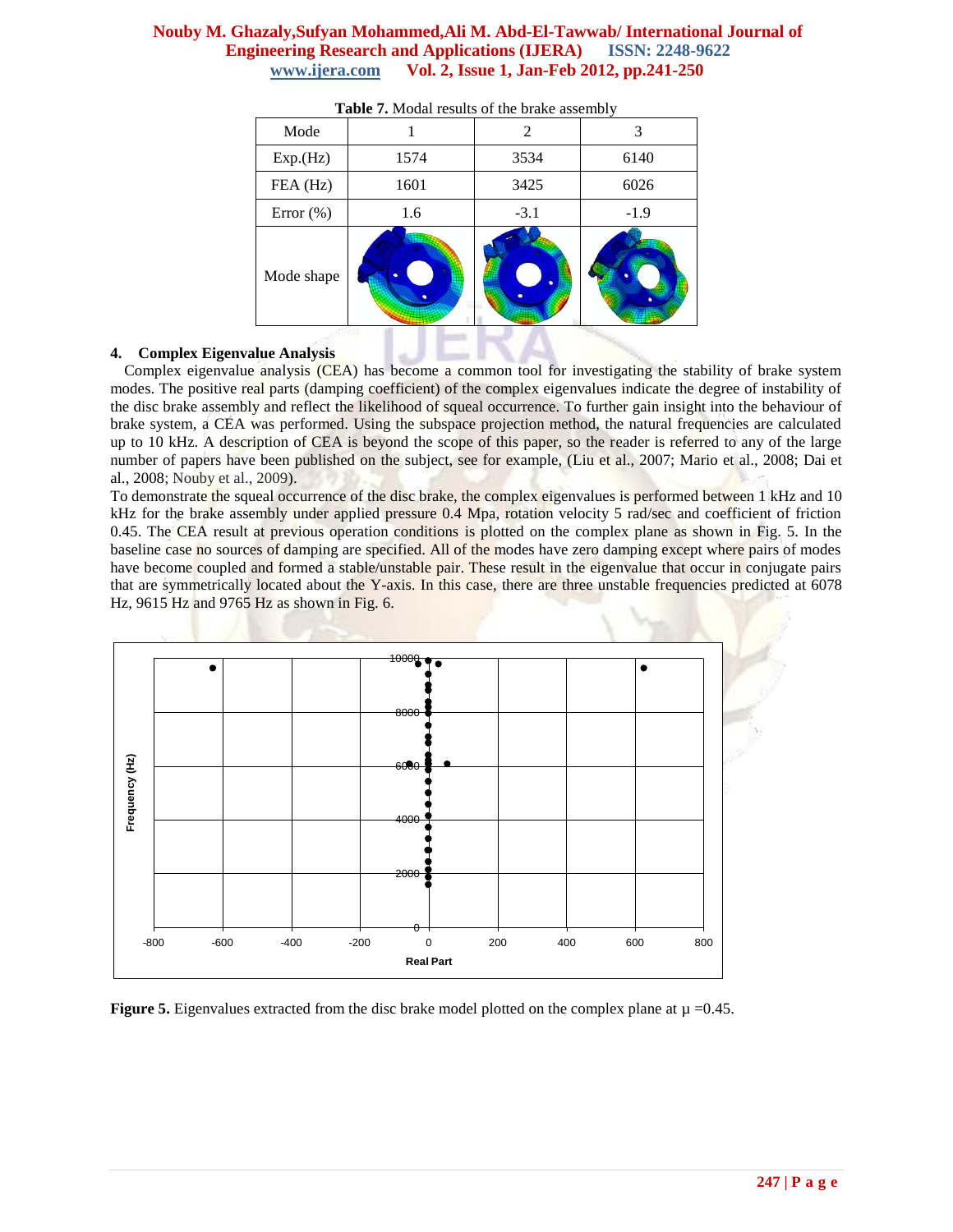

**Figure 6.** Unstable modes of the disc brake model at  $\mu$ =0.45.

## **5. Variation Of Friction Coefficient**

 Brake squeal is generally defined as a friction induced instability phenomenon. Since friction is the main cause of instability, a complex eigenvalue analysis has been undertaken to assess the brake stability as the friction coefficient values. The effect of friction coefficient of the pad-rotor interface is performed. The unstable modes for varying μ from 0.2 to 0.6 are plotted as real parts versus frequency in Fig. 7 to illustrate how the instability increases with friction level. With the low friction coefficient all of the modes of the system will be stable. As the friction coefficient is increased, modes can be driven closer to one another in frequency. At some critical friction value, a sudden change occurs (called a bifurcation), and a new mode exists that contains the original modes as a coupled pair. Figure 7, shows results in the form of the real part as a function of frequency for different friction coefficients. It was observed that with  $\mu$  equal to 0.2 one unstable mode is predicted at high frequency 9622 Hz, with increasing friction coefficient values up to 0.6 a numbers of unstable modes are seen to appear. It was observed that the propensity for squeal increases with higher coefficients of friction. This is because the higher coefficient of friction causes the variable frictional forces to be higher resulting in the tendency to excite greater number of unstable modes.



**Figure 7.** Prediction of unstable frequencies with variation of friction coefficient

### **6. Mode-Coupling Mechanism**

(Kinkaid et al., 2003) obtained the knowledge of the mode-coupling theory from a simple model with two degrees of freedom. Then they extended it to complicated models with multiple degrees of freedom and finite element models. This FE model will help us to further understand the significance of mode-coupling and extend insights into the brake squeal generation. The FE analyses by complex modes indicate that when two modes close to each other in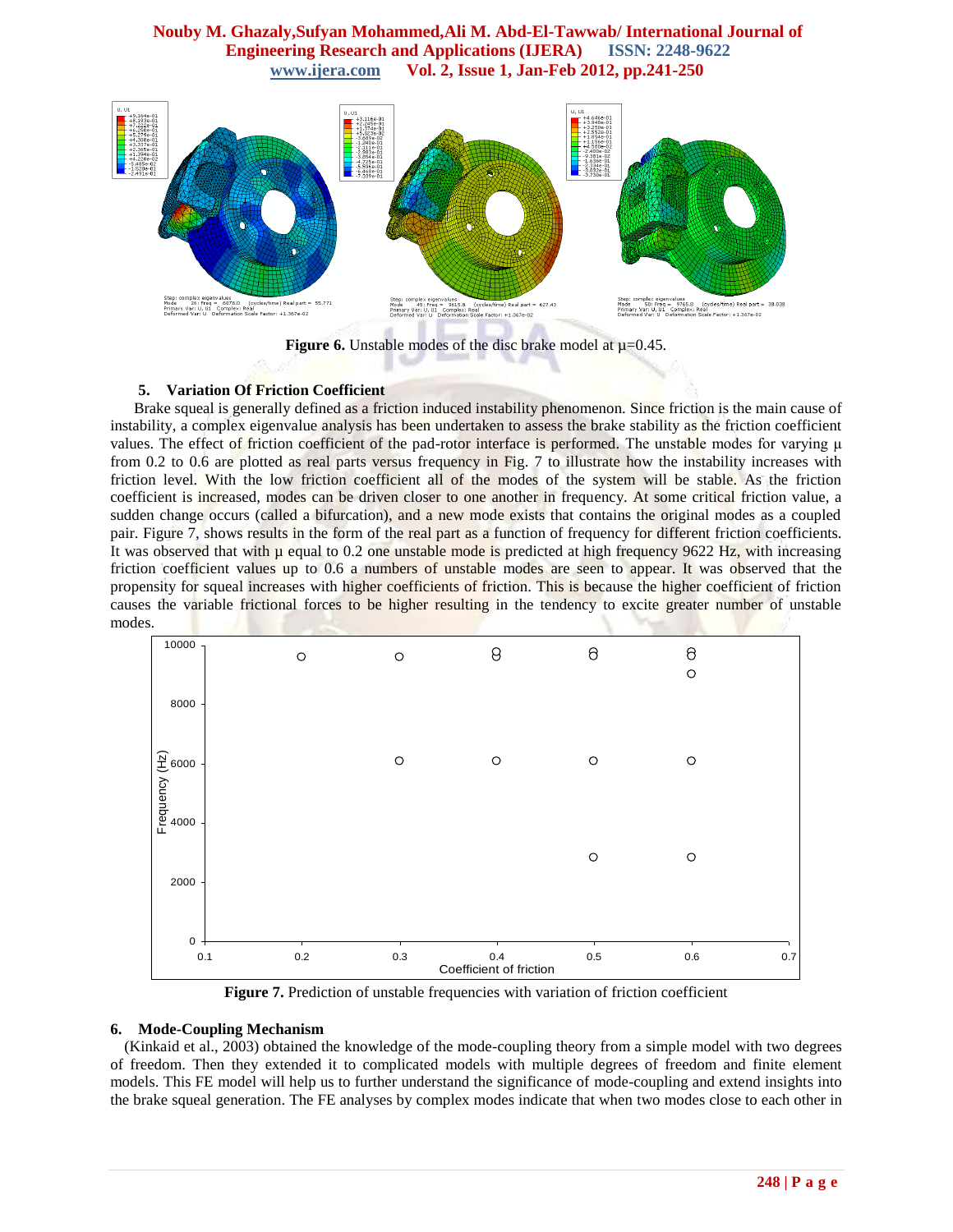the frequency range coalesce under the influence of friction (become coupled), the system becomes unstable. To explain coupled mode analysis of the FE model included varying the friction coefficient and observing whether system modes become coupled and unstable.

The influence of friction coefficient on the stability of the 6075Hz mode is examined. Fig. 8 shows real and imaginary part of the eigenvalue pair as functions of friction coefficient  $\mu$ . It is seen that when  $\mu$  is less than 0.2 there are two distinct modes at different frequencies. As friction reaches 0.2 some of the adjacent modal frequencies start to merge towards each other and form a complex conjugate pair. At this point, imaginary parts of eigenvalues converge to one value and real parts start to diverge. The meaning of this result is that the coefficient of friction of 0.2 is a critical value of the squeal at 6075Hz. Hence, the merging process gives rise to an unstable mode.



 (b) Imaginary part **Figure 8.** Complex eigenvalues of the 6075Hz mode as functions of friction coefficient µ. (a) Real part, (b) imaginary part.

### **7. Conclusion**

This paper presents numerical analysis of floating caliper disc brake using a detailed three dimensional finite element model of a realistic disc brake system. The FE model is corrected using modal testing data. The modal testing is divided into two stages. The first stage is to obtain dynamic characteristics of the individual disc brake components with free-free boundary conditions. The second stage is to perform dynamic characteristics of the complete assembly. The results showed that good agreement between the FE model using solid elements and measured natural frequencies. The complex eigenvalue analysis has